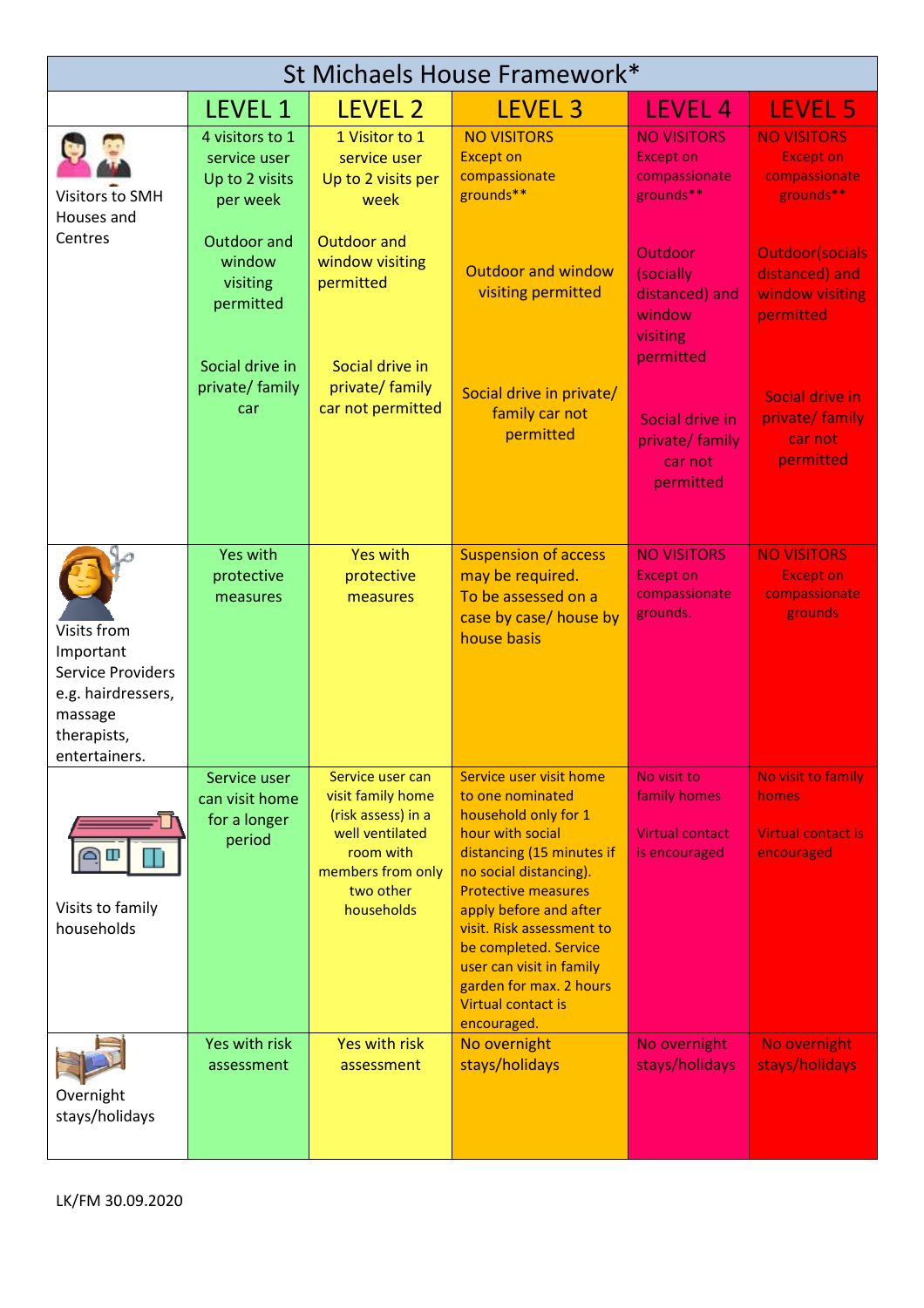| <b>St Michaels House Framework</b>                                                                                                        |                                                                |                                                        |                                                                         |                                                                                  |                                                                          |  |  |  |
|-------------------------------------------------------------------------------------------------------------------------------------------|----------------------------------------------------------------|--------------------------------------------------------|-------------------------------------------------------------------------|----------------------------------------------------------------------------------|--------------------------------------------------------------------------|--|--|--|
|                                                                                                                                           | <b>LEVEL 1</b>                                                 | LEVEL 2                                                | LEVEL <sub>3</sub>                                                      | LEVEL 4                                                                          | LEVEL 5                                                                  |  |  |  |
| Shopping                                                                                                                                  | <b>Yes with</b><br>protective<br>measures                      | <b>Yes with</b><br>protective<br>measures              | Yes with protective<br>measures                                         | Primarily<br>outdoor<br><b>Essential</b><br>retail/services                      | <b>Essential retail</b><br>only                                          |  |  |  |
| <b>Essential Clinical</b><br>appointments                                                                                                 | <b>Yes with</b><br>protective<br>measures                      | <b>Yes with</b><br>protective<br>measures              | <b>Yes with protective</b><br>measures                                  | Telehealth $-$<br>with<br>appointments if<br>deemed<br>essential/urgent          | Telehealth -<br>with.<br>appointments if<br>deemed<br>essential/urgent   |  |  |  |
| My Daily Schedule<br>第五日前版<br><b>DAID JUST</b><br><b>All <math>\boxed{1}</math></b> $\boxed{0}$ of $\boxed{1}$ $\boxed{1}$<br>Day Service | <b>Yes with</b><br>protective<br>measures                      | <b>Yes with</b><br>protective<br>measures              | <b>Yes with protective</b><br>measures                                  | <b>Yes with</b><br>protective<br>measures                                        | <b>Essential day</b><br>service only                                     |  |  |  |
| 向田<br>Respite                                                                                                                             | <b>Yes with</b><br>protective<br>measures                      | <b>Yes with</b><br>protective<br>measures              | <b>Yes with protective</b><br>measures                                  | <b>Yes with</b><br>protective<br>measures                                        | <b>Essential</b><br>respite only                                         |  |  |  |
| Maintenance                                                                                                                               | <b>Yes with</b><br>protective<br>measures                      | <b>Yes with</b><br>protective<br>measures              | Yes with protective<br>measures                                         | <b>Necessary</b><br>maintenance<br>only (with<br>protective<br>measures)         | <b>Necessary</b><br>maintenance<br>(with protective<br>measures)         |  |  |  |
| Restaurants/Cafe                                                                                                                          | Open with<br>protective<br>measures                            | Open 6 people<br>from 3<br>households                  | <b>Range of restrictions</b><br>Up to and including no<br>indoor dining | <b>Outdoor only</b><br><b>Max: 15</b><br>persons<br>Takeaway/<br><b>Delivery</b> | Takeaway/<br><b>Delivery only</b>                                        |  |  |  |
| Day Service<br>Transport                                                                                                                  | <b>Yes with</b><br>protective<br>measures                      | <b>Yes with</b><br>protective<br>measures              | Yes with protective<br>measures                                         | <b>Essential</b><br>transport only                                               | <b>No Transport</b>                                                      |  |  |  |
| <b>Public Transport</b>                                                                                                                   | Off peak<br>hours- walk if<br>possible<br>(masks<br>mandatory) | Off peak hours<br>50% capacity<br>(masks<br>mandatory) | Only if necessary<br>(masks mandatory)                                  | <b>Avoid Public</b><br>transport<br>25% Capacity<br>(masks<br>mandatory)         | <b>Avoid Public</b><br>transport<br>25% Capacity<br>(masks<br>mandatory) |  |  |  |
| W<br>Working Safely in                                                                                                                    | Yes with<br>protective<br>measures                             | <b>Yes with</b><br>protective<br>measures              | <b>Remote Working</b><br>except for essential<br>work                   | Remote<br><b>Working</b><br>except for<br>essential work                         | Remote<br><b>Working</b><br>except for<br>essential work                 |  |  |  |
| <b>HQ Buildings</b>                                                                                                                       |                                                                |                                                        |                                                                         |                                                                                  |                                                                          |  |  |  |

\*The rights and the risk of each situation will be assessed on an individualised and "house by house" basis.

LK/FM 30.09.2020